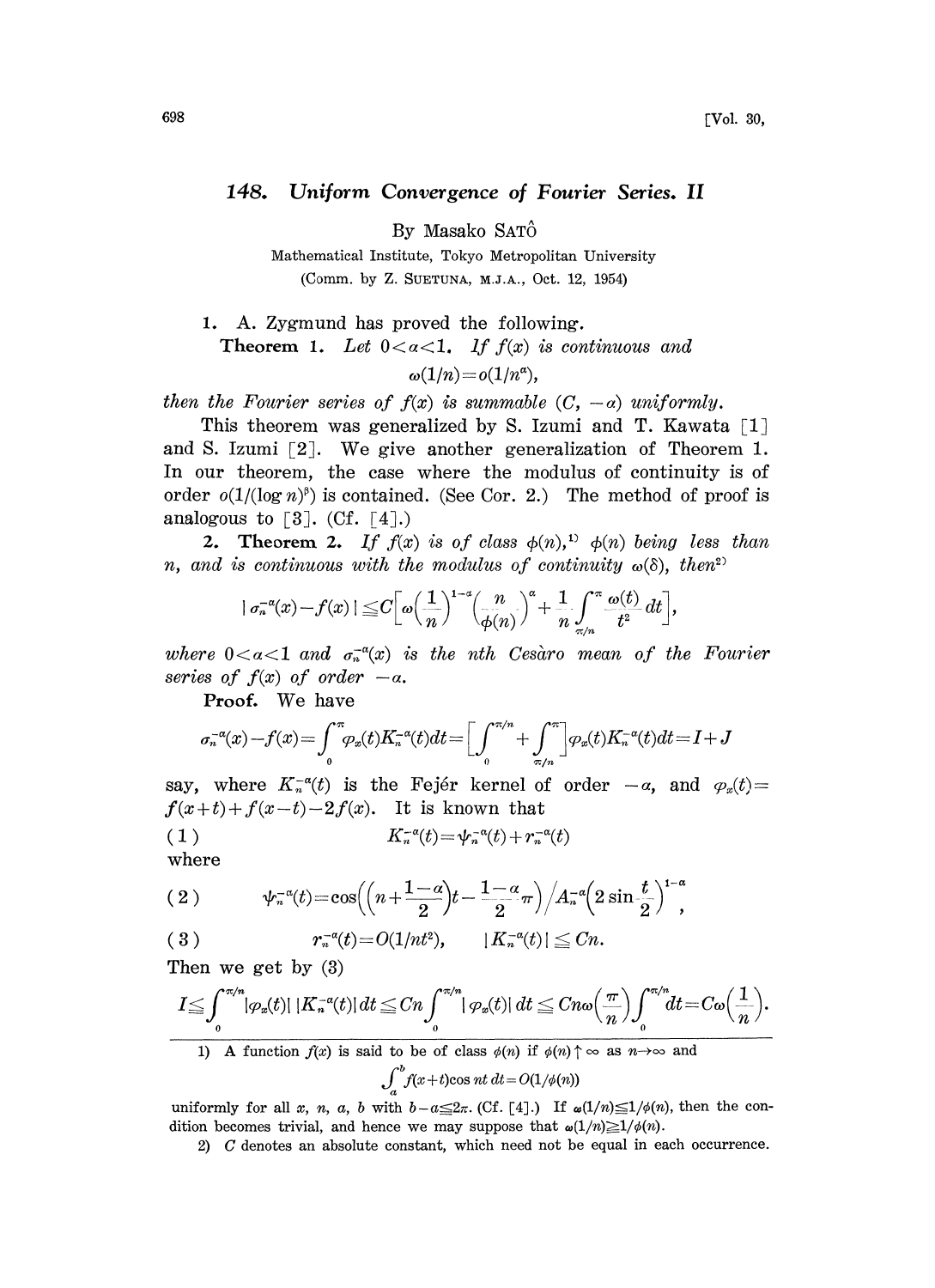Uniform Convergence of Fourier Series. II

By (1), putting 
$$
\omega(1/n) = 1/\theta(n)
$$
,  
\n
$$
J = \int_{\pi/n}^{\pi} \varphi_x(t) K_n^{-\alpha}(t) dt = \int_{\pi/n}^{\pi} \varphi_x(t) \psi_n^{-\alpha}(t) dt + \int_{\pi/n}^{\pi} \varphi_x(t) r_n^{-\alpha}(t) dt
$$
\n
$$
= \left[ \int_{\pi/n}^{\alpha\theta(n)/\phi(n)} + \int_{\alpha\theta(n)/\phi(n)}^{\pi} \varphi_x(t) \psi_n^{-\alpha}(t) dt + \int_{\pi/n}^{\pi} \varphi_x(t) r_n^{-\alpha}(t) dt \right]
$$
\n
$$
= J_1 + J_2 + J_3,
$$

say, where we take  $a$  as the nearest number to 1 such that  $an\theta(n)$  $/\pi\phi(n)$  is an even integer. We have by (2)

$$
J_1 = \int_{\pi/n}^{a_0(n)/\phi(n)} \varphi_x(t) \frac{\cos((n + \frac{1-\alpha}{2})t - \frac{1-\alpha}{2}\pi)}{A_{n}^{-a}(2\sin t/2)^{1-a}} dt
$$
  
\n
$$
= \frac{1}{A_{n}^{-a}} \Biggl[ \int_{\pi/n}^{a_0(n)/\phi(n)} \varphi_x(t) \cos((1-a)(t-\pi)/2) \frac{\cos nt}{(2\sin t/2)^{1-a}} dt
$$
  
\n
$$
+ \int_{\pi/n}^{a_0(n)/\phi(n)} \varphi_x(t) \sin((1-a)(t-\pi)/2) \frac{\sin nt}{(2\sin t/2)^{1-a}} dt \Biggr]
$$
  
\n
$$
= J_4 + J_5,
$$

say. Putting  $\chi(t) = \varphi_x(t) \sin((1-\alpha)(t-\pi)/2)$  and  $M = an\theta(n)/\pi\phi(n)$ , then by the Salem method

$$
J_{5} = \frac{1}{A_{n}} \int_{\pi/n}^{\alpha 0(\pi)/\phi(n)} \chi(t) \frac{\sin nt}{(2 \sin t/2)^{1-\alpha}} dt
$$
  
\n
$$
= \frac{1}{A_{n}} \int_{\pi/n}^{2\pi/n} \left\{ \sum_{k=1}^{M} (-1)^{k} \frac{\chi(t + k\pi/n)}{(2 \sin(t + 2k\pi/n)/2)^{1-\alpha}} \right\} \sin nt dt
$$
  
\n
$$
= \frac{1}{A_{n}} \int_{\pi/n}^{2\pi/n} \sum_{k=1}^{M/2} \left[ \frac{\chi(t + 2k\pi/n) - \chi(t + (2k+1)\pi/n)}{(2 \sin(t + 2k\pi/n)/2)^{1-\alpha}} \right] \sin nt dt
$$
  
\n
$$
+ \frac{1}{A_{n}} \int_{\pi/n}^{2\pi/n} \sum_{k=1}^{M/2} \chi(t + (2k+1)\pi/n)
$$
  
\n
$$
\frac{1}{(2 \sin(t + 2k\pi/n)/2)^{1-\alpha}} - \frac{1}{(2 \sin(t + 2(k+1)\pi/n)/2)^{1-\alpha}} \right] \sin nt dt
$$
  
\n
$$
= J_{6} + J_{7},
$$

say, then

$$
J_{7} \leq C n^{a-1} \int_{\pi/n}^{2\pi/n} \sum_{k=1}^{M/2} \frac{\omega((2k+3)\pi/n)}{(t+2k\pi/n)^{2-a}} dt \leq C \omega \Big(\frac{1}{n}\Big) \cdot \Big(\frac{n \theta(n)}{\phi(n)}\Big)^{a}.
$$

On the other hand, since

$$
|\chi(t+2\,k\pi/n)-\chi(t+(2\,k+1)\pi/n)|
$$
  
\n
$$
\leq |\varphi_x(t+2\,k\pi/n)-\varphi_x(t+(2\,k+1)\pi/n)|+C/n,
$$

we have

$$
J_{6} \leq C n \int_{\pi/n}^{2\pi/n} \sum_{k=1}^{M/2} \frac{|\varphi_{x}(t+2 k\pi/n) - \varphi_{x}(t+(2 k+1)\pi/n)|}{k^{1-\alpha}} dt + \frac{C}{n} \sum_{k=1}^{M/2} \frac{1}{k^{1-\alpha}}
$$

699

No. 8]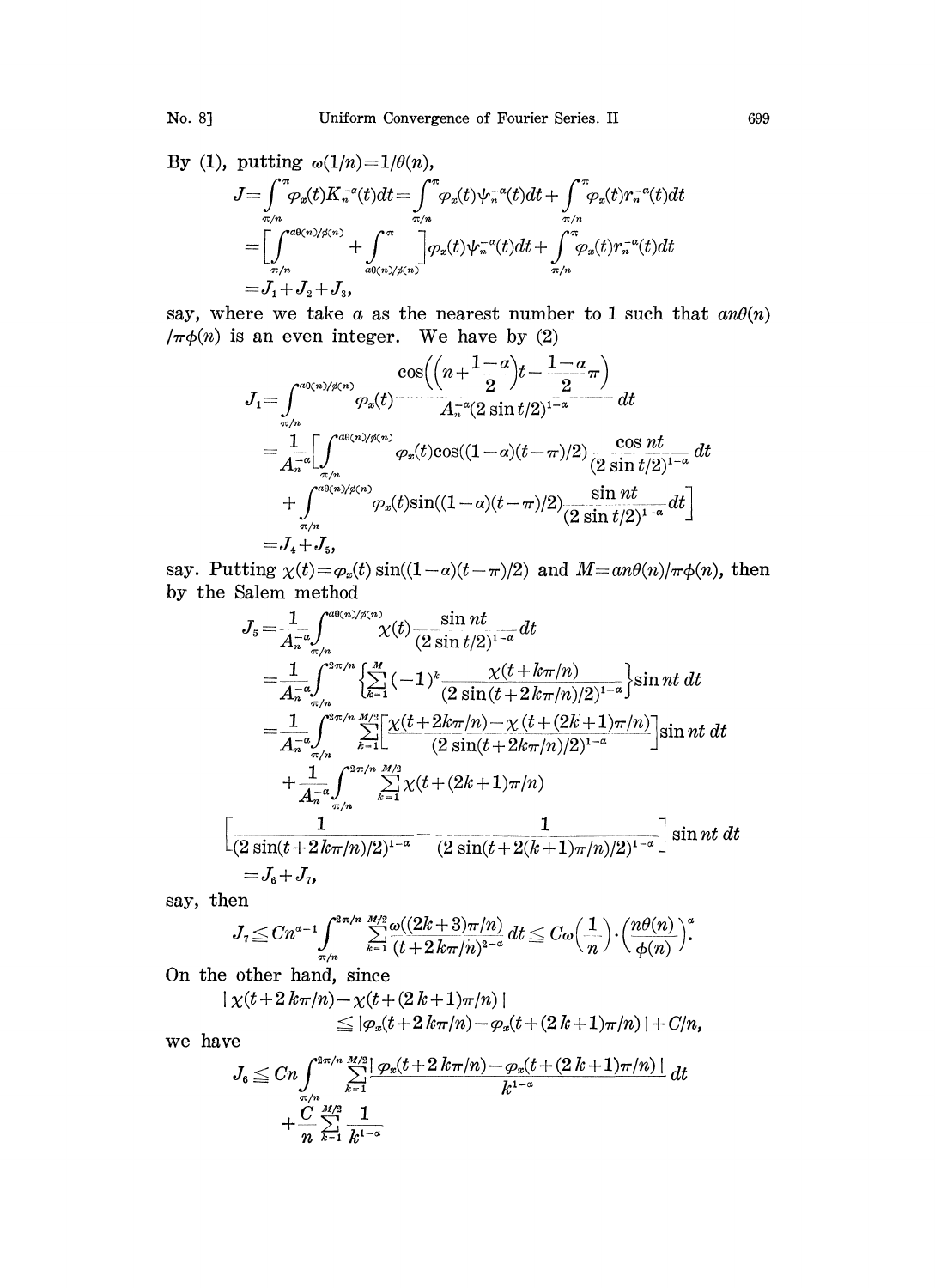700 M. SATÔ M. SATÔ

$$
\leq C \sum_{k=1}^{M/2} \frac{n}{k^{1-\alpha}} \int_{\pi/n}^{2\pi/n} \left| f(x+t+2 k\pi/n) - f(x+t+(2 k+1)\pi/n) \right| dt + \frac{CM^{\alpha}}{n}
$$
  

$$
\leq C \left\{ \omega \left( \frac{1}{n} \right) + \frac{1}{n} \right\} M^{\alpha} \leq C \left\{ \omega \left( \frac{1}{n} \right) + \frac{1}{n} \right\} \left( \frac{n\theta(n)}{\phi(n)} \right)^{\alpha}
$$
  

$$
\leq C \left\{ \omega \left( \frac{1}{n} \right) \left( \frac{n\theta(n)}{\phi(n)} \right)^{\alpha} + \left( \frac{n}{\phi(n)} \right)^{\alpha} \frac{1}{\theta(n)^{1-\alpha}} \right\}.
$$

Thus

$$
J_{\delta} \leq C\omega \Big(\frac{1}{n}\Big) \Big(\frac{n\theta(n)}{\phi(n)}\Big)^{\alpha} + C\Big(\frac{n}{\phi(n)}\Big)^{\alpha} \frac{1}{\theta(n)^{1-\alpha}} = C\omega \Big(\frac{1}{n}\Big)^{1-\alpha} \Big(\frac{n}{\phi(n)}\Big)^{\alpha},
$$
  
*I<sub>4</sub>* has also the same estimate. Since  $f(x)$  is of class  $\phi(n)$   

$$
\cos \Big(\Big(n + \frac{1-\alpha}{2}\Big)t - \frac{1-\alpha}{2}\pi\Big)
$$

and  $J_4$  has also the same estimate. Since  $f(x)$  is of class  $\phi(n)$ ,

$$
\begin{aligned} &J_2\hspace{-0.5ex}=\hspace{-0.5ex}\int_{\alpha_0(n)/\rho(n)}^\pi \hspace{-0.5ex} \frac{\cos\left(\hspace{-0.5ex}\left(n+\frac{1-\alpha}{2}\right)t-\frac{1-\alpha}{2}\pi\right)}{A_n^{-\alpha}(2\sin t/2)^{1-\alpha}}dt \\ &\leq& \frac{C}{A_n^{-\alpha}(a\theta(n)/\phi(n))^{1-\alpha}}\left|\int_{\frac{a_0(n)/\rho(n)}{a_0(n)/\rho(n)}}^\pi \varphi_x(t)\cos\hspace{-0.5ex}\left(\hspace{-0.5ex}\left(n+\frac{1-\alpha}{2}\right)t-\frac{1-\alpha}{2}\pi\right)dt\right| \\ &\leq& \frac{Cn^\alpha\phi(n)^{1-\alpha}}{\theta(n)^{1-\alpha}}\frac{1}{\phi(n)}=C\hspace{-0.5ex}\left(\frac{n}{\phi(n)}\right)^{\alpha}\hspace{-0.5ex}\frac{1}{\theta(n)^{1-\alpha}}\,, \end{aligned}
$$

furthermore by (3)

$$
J_3=\int_{\pi/n}^{\pi}\varphi_x(t)r_n^{-a}(t)dt\leq \frac{C}{n}\int_{\pi/n}^{\pi}\frac{\omega(t)}{t^2}dt.
$$

Thus we have

$$
J\!\leq C\Big[\omega\,\Big(\frac{1}{n}\Big)^{1-a}\!\Big(\frac{n}{\phi(n)}\Big)^{\!a}+\frac{1}{n}\int_{\pi/n}^\pi\!\frac{\omega(t)}{t^2}\,dt\Big],
$$

which gives the required inequality with the estimation of I.

Taking  $\phi(n) = 1/\omega(1/n)$ , we get

Corollary 1. 
$$
|\sigma_n^{-a}(x)-f(x)| \leq C \left[ \omega \left( \frac{1}{n} \right) n^a + \frac{1}{n} \int_{\pi/n}^{\pi} \frac{\omega(t)}{t^2} dt \right].
$$

3. Theorem 3. If  $f(x)$  is of class  $\phi(n)$ ,  $\phi(n)$  being less than n, and is continuous with modulus of continuity  $\omega(\delta)$ , and further  $\omega\left(\frac{1}{n}\right)^{1-\alpha}\left(\frac{n}{\phi(n)}\right)^{\alpha}\to 0$  as  $n\to\infty$  where  $0<\alpha<1$ , then the Fourier series of  $f(x)$  is summable  $(C, -a)$  uniformly.

We can easily prove by Theorem 2.

Furthermore we get Theorem 1, taking  $\omega(1/n)=o(1/n^3)$  in Corollary 1.

Corollary 2. Let  $0 < \alpha < 1$ . If  $f(x)$  is continuous,  $\omega(1/n) = (1/n^{\alpha})$ and

$$
\int_a^b f(x+t) \cos nt \, dt = o(1/n^{\alpha}) \, \text{unif. in } x, n, a, b \quad (b-a \leq 2\pi)
$$

then the Fourier series of  $f(x)$  is summable  $(C, -\alpha)$  uniformly.